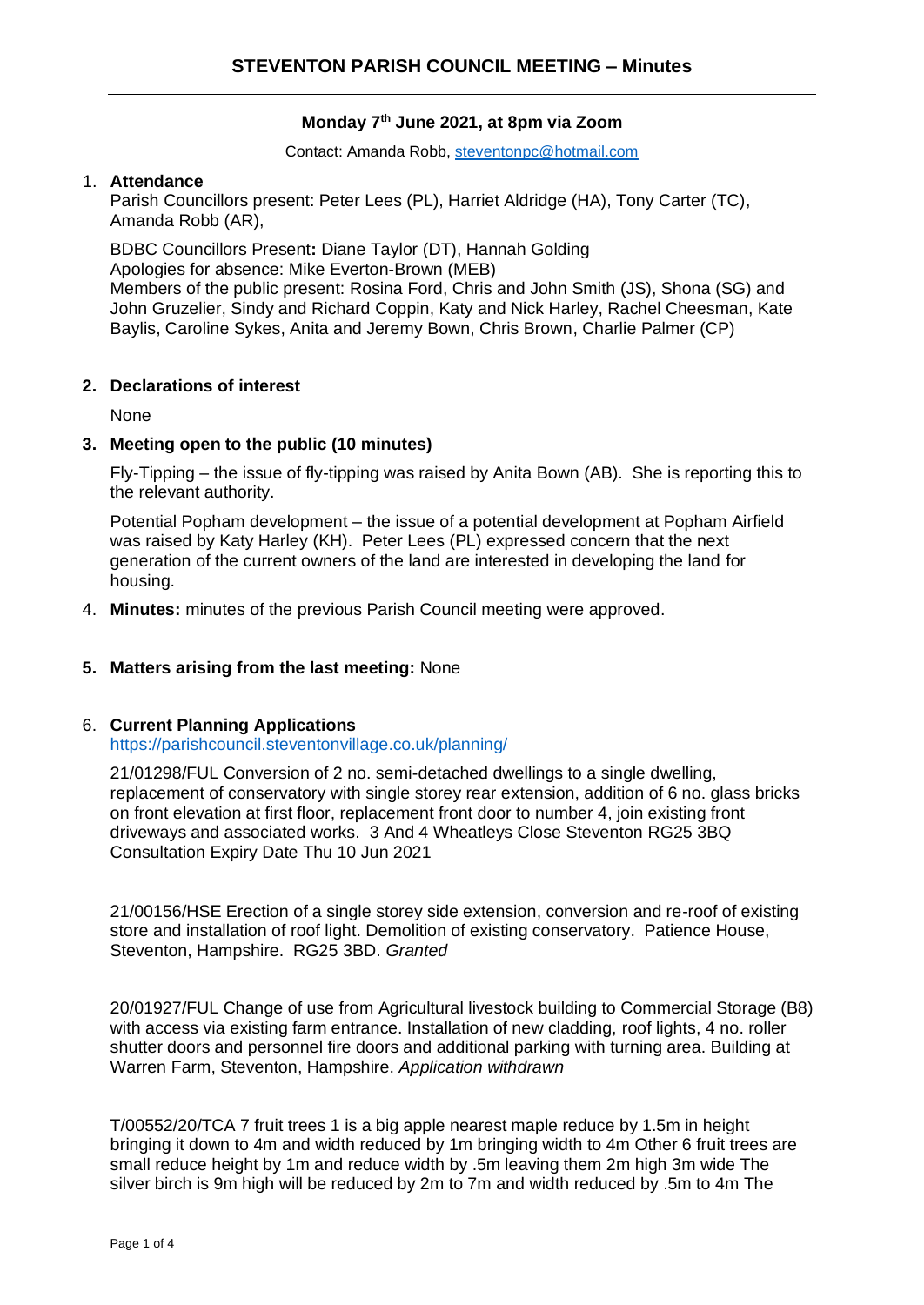maple needs reducing by 1.5m down to 5.5m from 7m and reducing the width by 1.5m to 4m wide Flintstone 1 - 2 Pond Cottages Steventon Basingstoke Hampshire RG25 3BH *No objection*

20/01497/ENS Request for EIA Scoping opinion for the erection of commercial and industrial units including mezzanine floorspace and ancillary office accommodation | Oakdown Farm Winchester Road Dummer Basingstoke Hampshire RG23 7LR *Enquiry Completed Status Unknown*

20/01586/OUT Outline planning application for the development of a Continuing Care Retirement Community (Use Class C2) of up to 150 units of accommodation and associated community facilities (including spa/pool/gym and associated changing areas, treatment rooms, salon area, hobbies room, shop/coffee lounge, bar/cafe/dining area, kitchen, meeting rooms, reception/waiting area, offices, laundry and other associated ancillary space), access (including new vehicular and pedestrian access to the adjacent Oak Lodge Nursing Home), open space, landscaping, drainage measures and foul pumping station (all matters reserved except for the access into the site) Land at Oakley Hall, Oakley, Basingstoke, Hampshire. *Determination Deadline Wed 16 Sep 2020 Appeal Status Unknown*

PL expressed concern that Steventon Parish Council (SPC) were not involved in preliminary talks about the potential development at Oakley Hall (20/01586/OUT). He also expressed concern about the negative impact the development would have on the village of Steventon and its natural landscape. Julian Pilcher has written to SPC expressing his views against the development. Chris Brown (CB) highlighted the potential danger of access to the site from the B3400. Diane Taylor (DT) acknowledged that planning permission has already been granted for 33 executive homes on the site and access has already been established. As the situation currently stands there seems to be a choice either between the 33 executive homes or the Retirement Community which will include 150 new homes. DT said that from recent consultation with the Oakley community there is a requirement for retirement homes. Charlie Palmer (CP) noted that development could continue once the initial development was complete and suggested brown field sites would be more suitable for this type of project. For more information about the Oakley Hall development please follow this link. [https://www.forestcare.co.uk/wp-content/uploads/2021/04/Oakley-Hall-Presentation-8th-](https://www.forestcare.co.uk/wp-content/uploads/2021/04/Oakley-Hall-Presentation-8th-April-2021.pdf)[April-2021.pdf](https://www.forestcare.co.uk/wp-content/uploads/2021/04/Oakley-Hall-Presentation-8th-April-2021.pdf) DT/PL

## **7. Planning Compliance Issues**

None

**8. Finance**

| Receipts:              | £600 (50% of current precept)                                  |
|------------------------|----------------------------------------------------------------|
| Payments:              | £574 for the annual Steventon Parish Council insurance premium |
| <b>Current Balance</b> | £2315 plus £1060 in the Cricket Club fund.                     |

PL asked DT's advice about the increase in cost of public liability insurance. DT said she would consult the relevant portfolio holder about this issue.  $DT$ 

Ideas for family orientated, sport-based community activities are welcomed by the Parish Council as a means to spending from the Cricket Club fund money.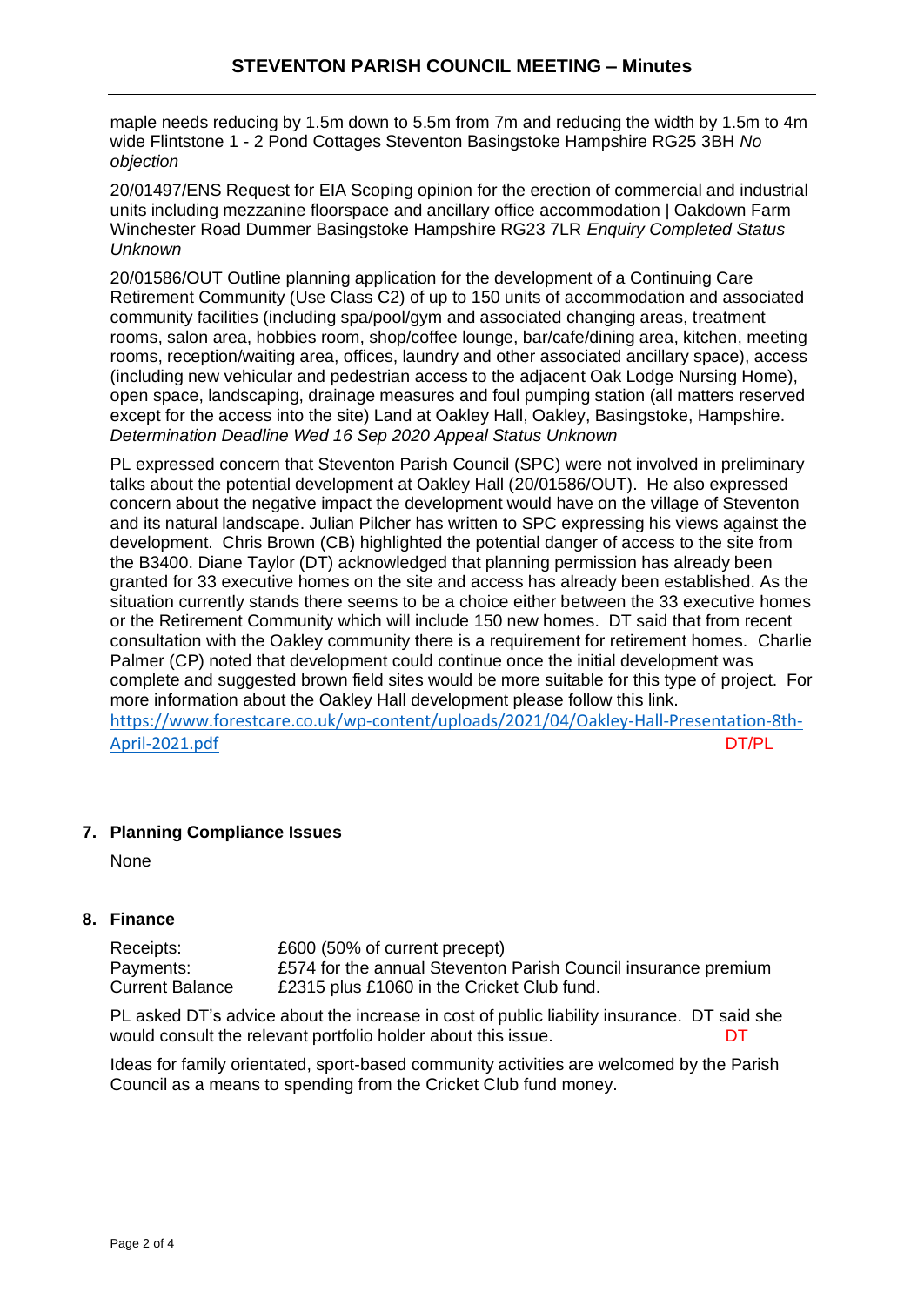### **9. Highways and Village Appearance**

a) Village Hall Committee request for financial support for repair of parish hall notice board.

John Smith (JS) and Mike Everton-Brown (MEB) have commenced work on the parish hall notice board and will endeavour to complete it over the next couple of months. The bench on the triangle is still in a good state of repair. **JS/MEB** 

b) New fencing on the Ashe Park Estate

Much concern has been expressed within the village regarding the new fencing on the Ashe Park Estate footpaths. 8' deer style fencing has recently been installed along a portion of the public footpath running through the Ashe Park Estate. A local resident questioned the legality of the new installation in terms of changed ambience of the area, diversion of the footpath and obstruction of the footpath with locked gates. In some places the footpath that was once wide enough to allow vehicular access has been narrowed significantly by the installation of the fencing. He suggested liaising with the estate manager. The fencing has been linked to the clay pigeon shooting which is taking place sporadically at Ashe Park since the change in ownership of the estate. Another local resident said that as well as the clay pigeon shooting there has been significant noise disturbance from what is possibly large bore rifle shooting. DT suggested contacting Juliet Henderson at H.C.C about the Rights of Way issue. With regard to the shooting and subsequent noise disturbance DT to investigate whether the correct licensing has been established. The Environmental Health team at B.D.B.C. are able to give advice about the noise disturbance and can provide the necessary equipment for measuring decibel levels in order to provide the necessary proof of disturbance.

PL/DT

c) Disrepair of public footpaths on the Ashe Park Estate and Laverstoke Park Estate

John and Chris Smith raised the issue of the current state of disrepair of some of the footpath furniture on public footpaths on the Ashe Park estate. Some of the gates are broken and the finger post near Steventon Arch has fallen over being rotten at the base. The steps leading up to the path near CP's house are sunken and in need of repair. As the maintenance of footpaths is the responsibility of the land-owner SPC are unable to finance any work undertaken - previous financing of footpath maintenance by SPC has been based on accessibility provision. A local resident noted that the footpath on the Laverstoke Park Estate has become very narrow in recent years and suggesting liaising with the landowner. The Rights of Way Officer at Hampshire County Council will be consulted about the condition of the Ashe Park Estate Footpath. **PL** 

## **10. Annual Review of Governance Documents**

Freedom of Information, Specimen Job Description (Chair), Specimen Job Description (Clerk), Steventon Parish Council Roles and Responsibilities and the Steventon Parish Council GDPR Policy were reviewed and agreed by the parish council. These are available to view on the Steventon Parish Council Website <https://parishcouncil.steventonvillage.co.uk/documents/>